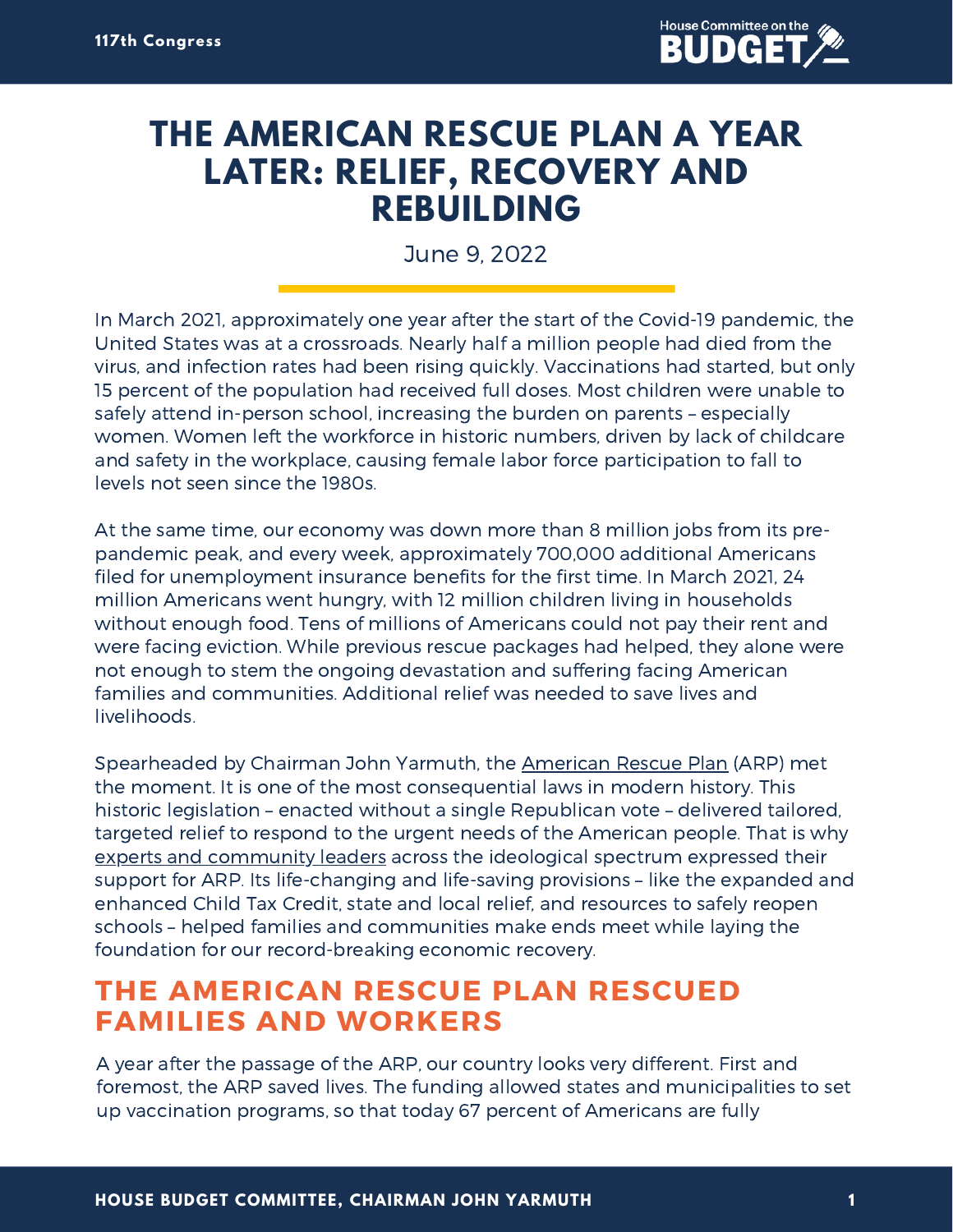vaccinated and 78 [percent](https://covid.cdc.gov/covid-data-tracker/#vaccinations_vacc-total-admin-rate-total) have received at least one dose. The efficacy and widespread administration of vaccines reduced the deadly reach of the virus, allowing most Americans to return to work and a more regular life. Additionally, funding for personal protective equipment and other supplies helped schools reopen in-person while keeping children safer, taking the share of schools that were open for in-person instruction from 46 percent to nearly 100 percent today.

The ARP included direct payments of \$1,400 per person, which provided vital economic relief to more than 85 percent of families and helped them weather the worst of the crisis. Nutrition assistance eligibility and benefit amounts were also expanded, ensuring kids and their families had enough to eat. Housing policies that protected homeowners and renters kept families in their homes and out of homeless shelters. Expanded Affordable Care Act coverage gave families access to affordable, quality health coverage in the middle of a public health crisis. Child Care and Development Block Grants increased the supply of affordable child care, both helping support a sector hit hard by the pandemic and allowing parents to return to work and provide for their families. Unemployment benefits were extended, helping 13 million workers who lost their jobs continue to cover the costs of basic necessities and not slip into delinquency. Small businesses were supported through expanded grants, so that businesses that suffered during the first year of the pandemic, like restaurants, nonprofits, and live venues, could recover.

The ARP also provided a substantial tax cut to working families, putting more money into pockets. The Child Tax Credit was expanded to \$3,000 a month for each child over the age of 6 and \$3,600 for each child under the age of 6. The age limit was also increased from 16 to 17. Half of the benefits were sent as monthly payments instead of a lumpsum at the end of the year, giving families more flexibility to use their money as needed. This tax break also allowed families to cover costs, and most [said](https://www.cbpp.org/blog/9-in-10-families-with-low-incomes-are-using-child-tax-credits-to-pay-for-necessities-education) that they spent the extra money on education costs, daycare, food, and other basic necessities. The expanded Child Tax credit reached 40 million families, including 61.2 million children, and pulled 3 million out of poverty--cutting the child poverty rate by 30 percent. This is the lowest child poverty rate on record in 2021, and includes record low rates for Hispanic and Black children. The ARP also increased the Earned Income Tax Credit for childless earners and lowered the age of eligibility, giving a substantial tax cut to the lowestearning workers and helping them keep more of their hard-earned paychecks.

The ARP also provided substantial state and local support, allowing state, tribal, and local governments to avoid sharp cuts in benefits and services they provide. This money helped states and localities fight the virus, but it also allowed them make investments that saved the jobs of health care workers, first responders, sanitation and transportation workers, and teachers. Indeed, without this funding many states and localities would have had to fire these frontline workers, with the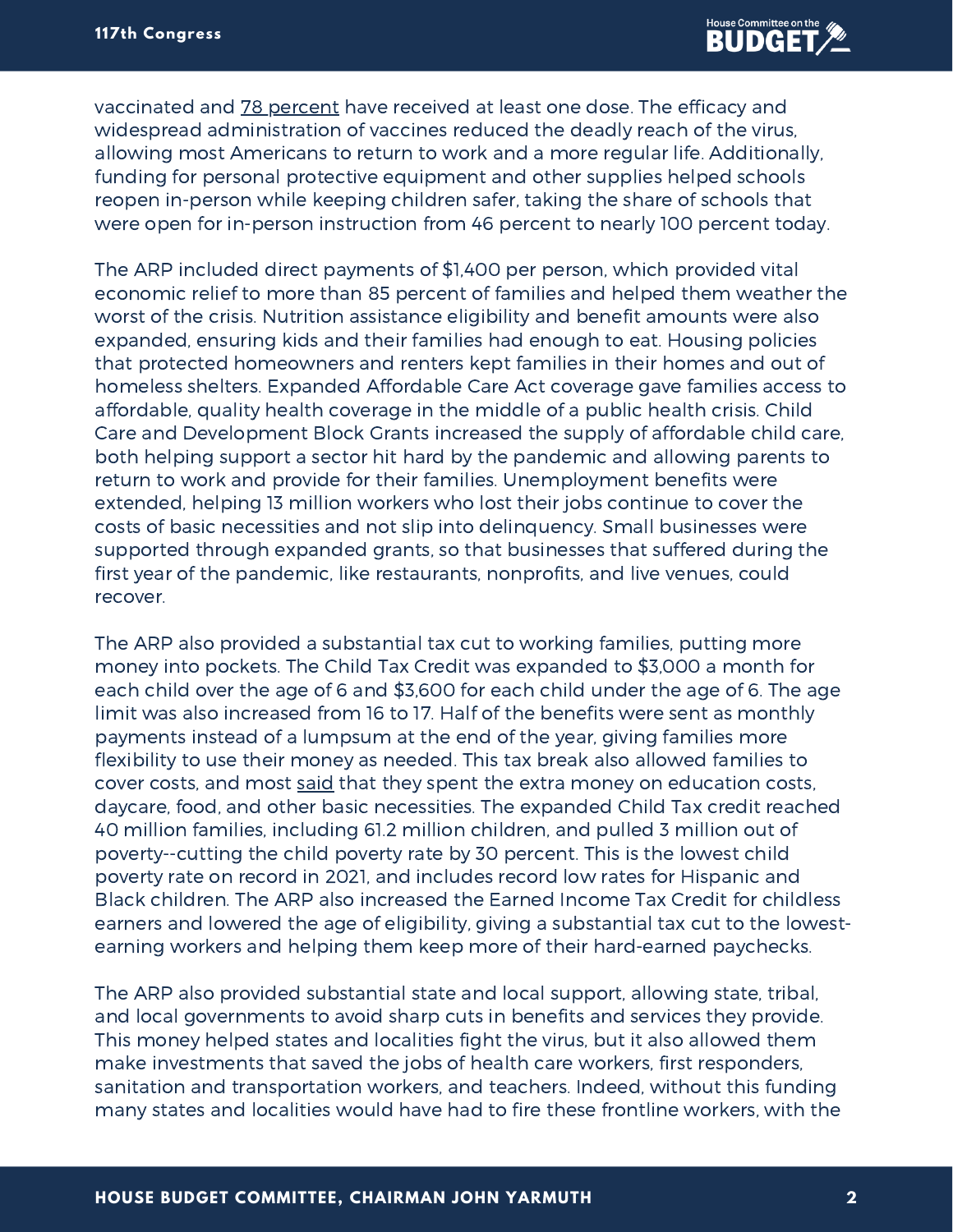damaging effects rippling throughout communities. The funding also helped states, tribes, and localities make up for spending cuts to programs and services that they were forced to make earlier in the pandemic. It paved the way for longterm recovery, by giving them the opportunity to make investments in projects to address racial and economic inequities made worse by the pandemic. The decisive action of the ARP was necessary to avoid a weak recovery like that of 2008, where it took more than a decade to return to a pre-recession economy.

## **FROM LAGGING TO RECORD-BREAKING: THE AMERICAN RESCUE PLAN CHANGED THE TRAJECTORY OF THE RECOVERY**

The combination of all these investments drastically improved our economic recovery and budget outlook. Before the ARP, many feared a so-called K-shaped recovery, where poor and middle-income families would wait years to return to a pre-Covid economy, but the rich would recover immediately. Additionally, forecasters had expected that it would take a decade to return to pre-pandemic levels of unemployment. Instead, due in large part to the ARP, the economy sped past those targets by the spring of 2022, and unemployment has fallen across all racial groups – producing the most equitable recovery in recent memory. Indeed, thanks to the ARP, 4 million additional jobs were created. Additionally, the annual growth rate of Gross Domestic Product, a measure of economic activity, outpaced projections, and was nearly double what it would have been in 2021 without the ARP. The predicted wave of delinquencies and bankruptcies due to the crisis was averted. Small business formation is at a record high, with 5.4 million new businesses created in 2021. A higher number of families [reported](https://www.whitehouse.gov/briefing-room/statements-releases/2022/05/24/fact-sheet-biden-harris-report-advancing-equity-through-the-american-rescue-plan/#:~:text=The%20American%20Rescue%20Plan%20provided,COVID%2D19%20exacerbated%20existing%20challenges) being financially secure in 2021 than in all previous years since the start of the survey. Ultimately, the U.S. led the world in the speed of our recovery, outpacing every other country.



## **Highest Yearly Job Growth in History**